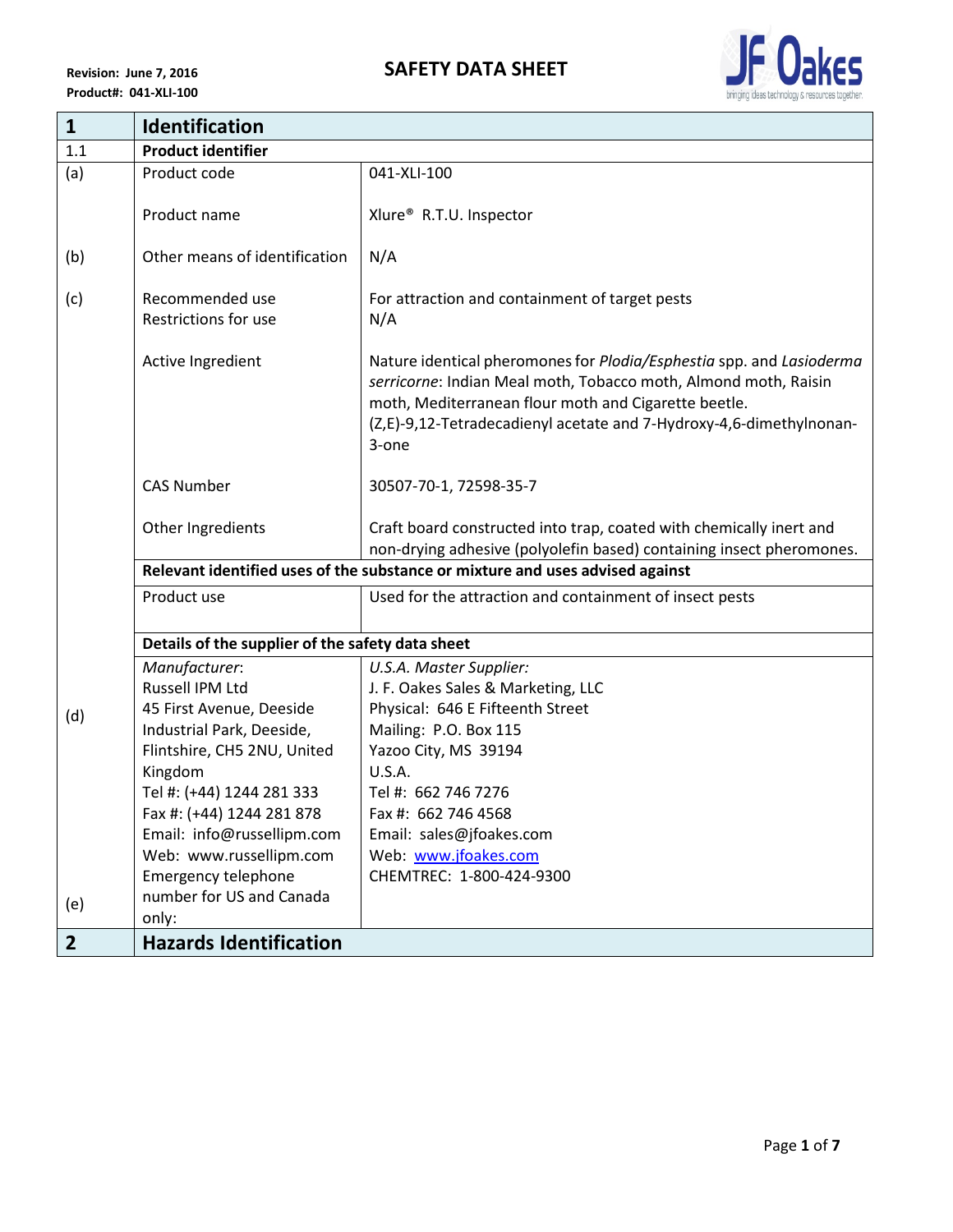

| (a) | Classification of the chemical                                                |                                                                           |
|-----|-------------------------------------------------------------------------------|---------------------------------------------------------------------------|
|     | in accordance with                                                            |                                                                           |
|     | paragraph (d) of                                                              |                                                                           |
|     | §1910.1200, OPP and GHS                                                       |                                                                           |
|     | criteria                                                                      |                                                                           |
|     | Acute oral toxicity                                                           | No data available                                                         |
|     | Acute inhalation toxicity                                                     | No data available                                                         |
|     | Skin irritation                                                               | No data available                                                         |
|     | Primary eye irritation                                                        | No data available                                                         |
|     | Sensitization                                                                 | No data available                                                         |
|     | Signal word, hazard<br>statement(s), symbol(s) and<br>precautionary statement | No data available                                                         |
|     |                                                                               |                                                                           |
| (b) | Other hazards                                                                 | No data available                                                         |
|     | Statement of the mixture                                                      |                                                                           |
|     |                                                                               |                                                                           |
|     | HMIS <sup>®</sup> Rating                                                      |                                                                           |
| (c) |                                                                               |                                                                           |
|     | Health:                                                                       | 1                                                                         |
|     | Flammability:<br>Reactivity:                                                  | 1 - Flammable at temperatures over 100°C<br>0                             |
|     | Protection:                                                                   | B                                                                         |
|     | Safety Phrases:                                                               | There were no toxicological studies in the published literature to assign |
|     |                                                                               | risk and safety phrases.                                                  |
|     | <b>UN Number:</b>                                                             | Not applicable, therefore not allocated.                                  |
| (d) |                                                                               |                                                                           |
|     | Classification of the                                                         | <b>Trap</b>                                                               |
|     | substance or mixture                                                          |                                                                           |
| 3   | <b>Composition/Information on ingredients</b>                                 |                                                                           |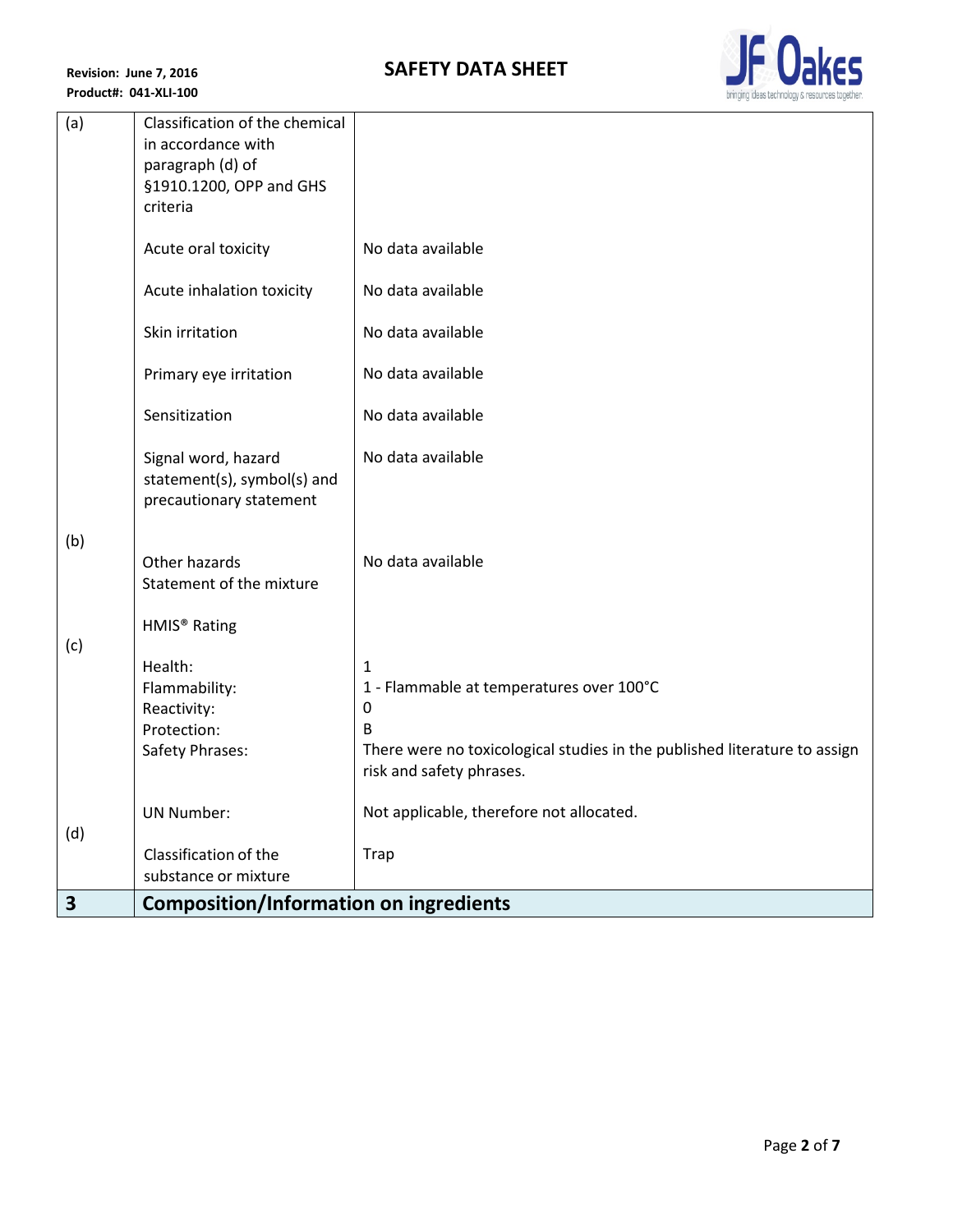## **SAFETY DATA SHEET**



|     | <b>Substances</b>                                 |                    |                                                                                                                                             |
|-----|---------------------------------------------------|--------------------|---------------------------------------------------------------------------------------------------------------------------------------------|
| (a) | Active Ingredients and<br><b>Chemical Name</b>    |                    | Nature identical pheromones for Plodia/Esphestia spp. and Lasioderma<br>serricorne: Indian Meal moth, Tobacco moth, Almond moth, Raisin     |
|     |                                                   |                    | moth, Mediterranean flour moth and Cigarette beetle.                                                                                        |
|     |                                                   |                    | (Z,E)-9,12-Tetradecadienyl acetate and 7-Hydroxy-4,6-dimethylnonan-                                                                         |
|     |                                                   | 3-one              |                                                                                                                                             |
| (b) | Common names                                      | N/A                |                                                                                                                                             |
|     |                                                   |                    |                                                                                                                                             |
|     | Other Ingredient                                  |                    | Craft board constructed into trap, coated with chemically inert and<br>non-drying adhesive (polyolefin based) containing insect pheromones. |
|     |                                                   |                    |                                                                                                                                             |
|     | <b>Mixtures</b>                                   |                    |                                                                                                                                             |
| (c) | <b>CAS Number</b>                                 |                    | 30507-70-1; 72598-35-7                                                                                                                      |
|     |                                                   |                    |                                                                                                                                             |
|     | Impurities and stabilizing<br>additives which are | Data not available |                                                                                                                                             |
| (d) | themselves classified and                         |                    |                                                                                                                                             |
|     | which contribute to the                           |                    |                                                                                                                                             |
|     | classification of the substance                   |                    |                                                                                                                                             |
| 4   | <b>First Aid Measures</b>                         |                    |                                                                                                                                             |
| (a) | Description of first aid measures                 |                    | See Section 4.3 - no special measures                                                                                                       |
| (b) | Most important symptoms and effects,              |                    | Data not available                                                                                                                          |
|     | both acute and delayed                            |                    |                                                                                                                                             |
| (c) | Indication of any immediate medical               |                    | See Below                                                                                                                                   |
|     | attention and special treatment needed            |                    |                                                                                                                                             |
|     |                                                   |                    |                                                                                                                                             |
|     | - Inhalation                                      |                    | Remove affected individual to fresh air. Seek medical<br>advice if symptoms persist.                                                        |
|     |                                                   |                    |                                                                                                                                             |
|     | - Eyes                                            |                    | Flush with plenty of water. Seek medical advice if                                                                                          |
|     |                                                   |                    | symptoms persist.                                                                                                                           |
|     | - Skin                                            |                    | Flush with plenty of water. Seek medical advice if                                                                                          |
|     |                                                   |                    | symptoms persist.                                                                                                                           |
|     |                                                   |                    | Wash mouth out with plenty of water. Induce vomiting if                                                                                     |
|     | - Ingestion                                       |                    | swallowed. Seek medical advice.                                                                                                             |
| 5   | <b>Fire-Fighting Measures</b>                     |                    |                                                                                                                                             |
| (a) | Suitable extinguishing media                      |                    | Water, carbon dioxide, dry powder or appropriate foam.                                                                                      |
|     |                                                   |                    |                                                                                                                                             |
| (b) | Special hazards arising from the substance        |                    | Formulation combustible. Emits toxic fumes when                                                                                             |
|     | or mixture                                        |                    | burning/under fire; CO, CO2.                                                                                                                |
| (c) | Precautions for fire-fighters                     |                    | No special procedures.                                                                                                                      |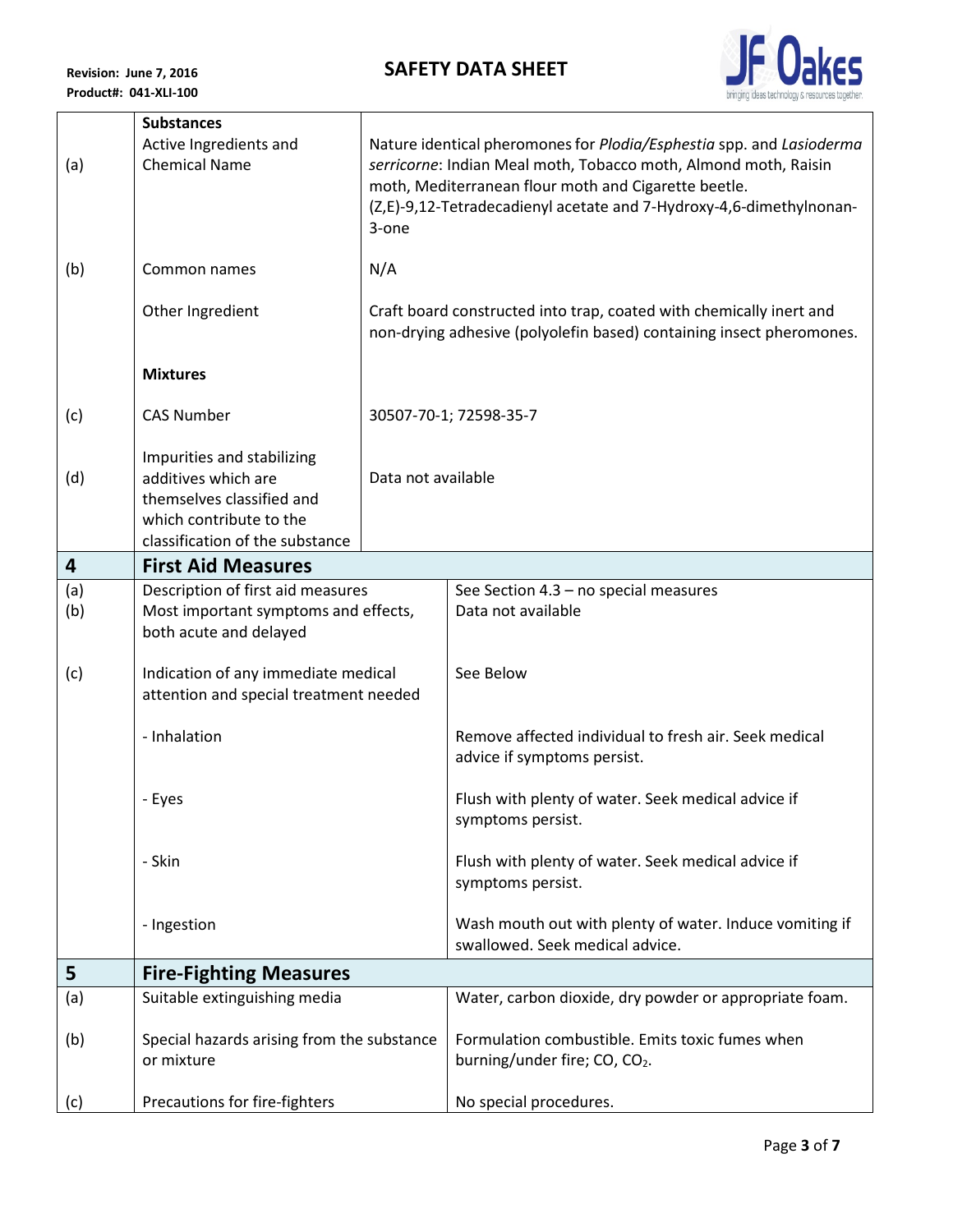

| $6\phantom{1}6$         | <b>Accidental Release Measures</b>                                                                                                                                                                                                                                                                                |                                                                                                                                                            |
|-------------------------|-------------------------------------------------------------------------------------------------------------------------------------------------------------------------------------------------------------------------------------------------------------------------------------------------------------------|------------------------------------------------------------------------------------------------------------------------------------------------------------|
| (a)                     | Personal precautions, protective<br>equipment and emergency procedures                                                                                                                                                                                                                                            | No protective apparatus necessary for clean-up.                                                                                                            |
|                         | <b>Environmental precautions</b>                                                                                                                                                                                                                                                                                  | The material and ingredients should be prevented from<br>contaminating soil or from entering sewage and drainage<br>systems.                               |
| (b)                     | Methods and material for containment<br>and cleaning up                                                                                                                                                                                                                                                           | Sweep up material and dispose of in approved manner.                                                                                                       |
| $\overline{\mathbf{z}}$ | <b>Handling and Storage</b>                                                                                                                                                                                                                                                                                       |                                                                                                                                                            |
| (a)                     | Precautions for safe handling                                                                                                                                                                                                                                                                                     | - Do not breathe in vapours.<br>- Avoid contact with skin and eyes.<br>- Wash thoroughly after handling.                                                   |
| (b)                     | Conditions for safe storage, including any<br>incompatibilities                                                                                                                                                                                                                                                   | - Store in cool, dry and well ventilated place.<br>- Keep away from heat, sparks and open flames.<br>- Refrigeration is recommended for long term storage. |
| 8                       | <b>Exposure Controls/Personal Protection</b>                                                                                                                                                                                                                                                                      |                                                                                                                                                            |
| (a)                     | OSHA permissible exposure limit (PEL),<br>American Conference of Governmental<br>Industrial Hygienists (ACGIH) Threshold<br>Limit Value (TLV), and any other exposure<br>limit used or recommended by the<br>chemical manufacturer, importer, or<br>employer preparing the safety data sheet,<br>where available. | No data available                                                                                                                                          |
| (b)                     | Appropriate engineering controls.                                                                                                                                                                                                                                                                                 | Standard personal and industrial hygiene practices.                                                                                                        |
| (c)                     | Individual protection measures, such as<br>personal protective equipment.                                                                                                                                                                                                                                         | No special protective equipment is required under normal<br>conditions.                                                                                    |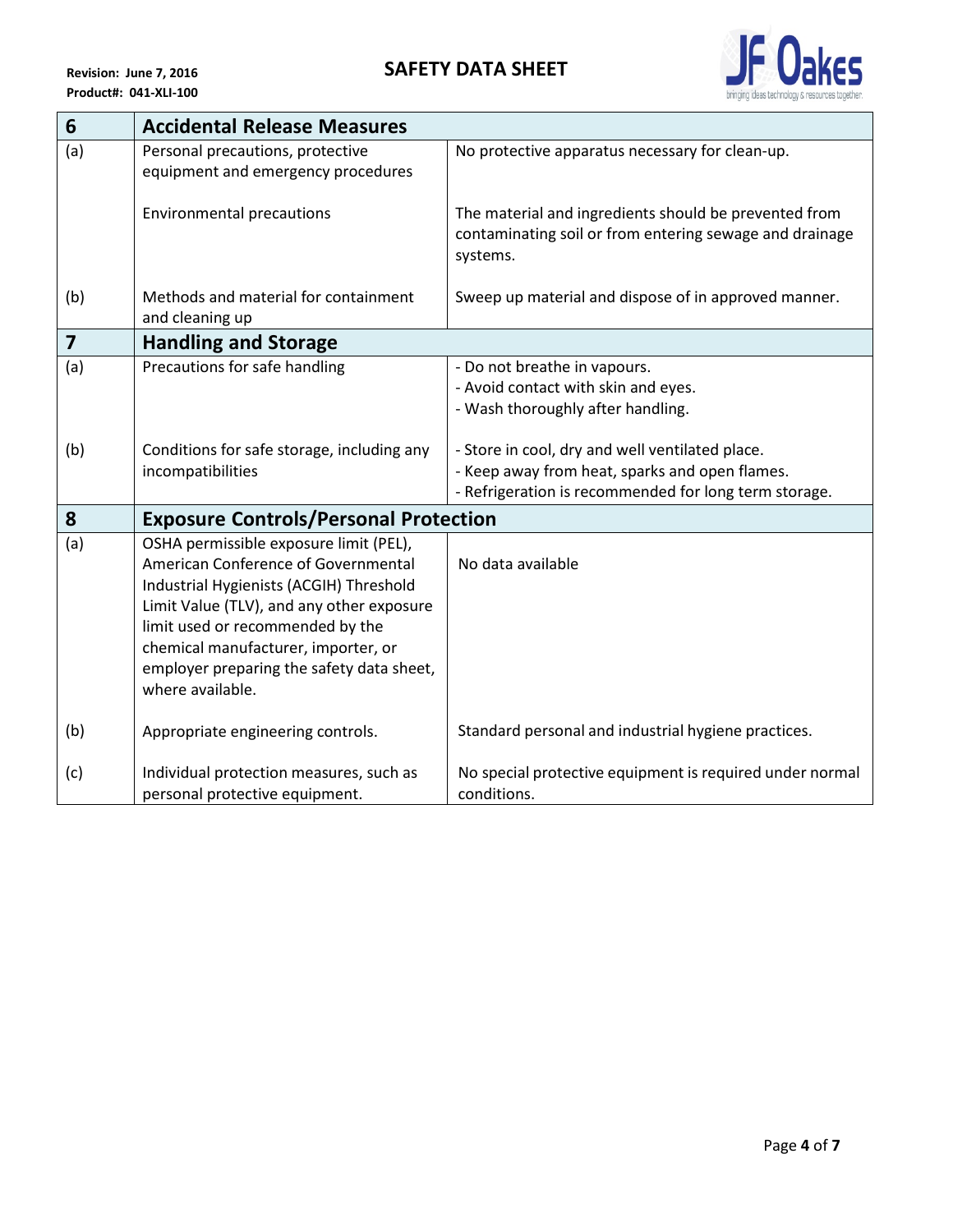

| 9   | <b>Physical and Chemical Properties</b>         |                                                           |
|-----|-------------------------------------------------|-----------------------------------------------------------|
|     | Information on physical and chemical properties |                                                           |
|     | Appearance:                                     | Craft board constructed into trap, coated with chemically |
|     |                                                 | inert and non-drying adhesive (polyolefin based)          |
|     |                                                 | containing insect pheromones.                             |
|     |                                                 |                                                           |
| (a) | Odour:                                          | <b>Distinctive</b>                                        |
| (b) | Odour threshold:                                | Not applicable                                            |
| (c) | pH:                                             | Not applicable                                            |
| (d) | Melting point/freezing point:                   | Not applicable                                            |
| (e) | Initial boiling point and boiling range:        | Not applicable                                            |
| (f) | Flash point:                                    | Not applicable                                            |
| (g) | Evaporation rate:                               | Not applicable                                            |
| (h) | Flammability (solid, gas):                      | Flammable at temperatures over 100°C                      |
| (i) | Upper/lower flammability or explosive           | Not applicable                                            |
| (j) | limits:                                         | Not applicable                                            |
| (k) | Vapour pressure:                                | Not applicable                                            |
| (1) | Vapour density:                                 | Not applicable                                            |
| (m) | Relative density:                               | Not soluble                                               |
| (n) | Solubility(ies):                                | Not applicable                                            |
| (o) | Partition coefficient; n-octanol/water:         | Not applicable                                            |
| (p) | Auto-ignition temperature:                      | Not applicable                                            |
| (q) | Decomposition temperature:                      | Not applicable                                            |
| (r) | Viscosity:                                      | Not applicable                                            |
|     | <b>Explosive properties:</b>                    | Not applicable                                            |
|     | Oxidising properties:                           | Not applicable                                            |
|     |                                                 |                                                           |
|     | Other information                               | None                                                      |
| 10  | <b>Stability and Reactivity</b>                 |                                                           |
| (a) | Reactivity                                      | Presents no special reactivity hazard.                    |
| (b) | Chemical stability                              | Stable under normal conditions.                           |
| (c) | Possibility of hazardous reactions              | None.                                                     |
| (d) | Conditions to avoid                             | Excessive heat, open flames.                              |
| (e) | Incompatible materials                          | Acids, bases and oxidising material.                      |
| (f) | Hazardous decomposition products                | No data.                                                  |
| 11  | <b>Toxicology Information</b>                   |                                                           |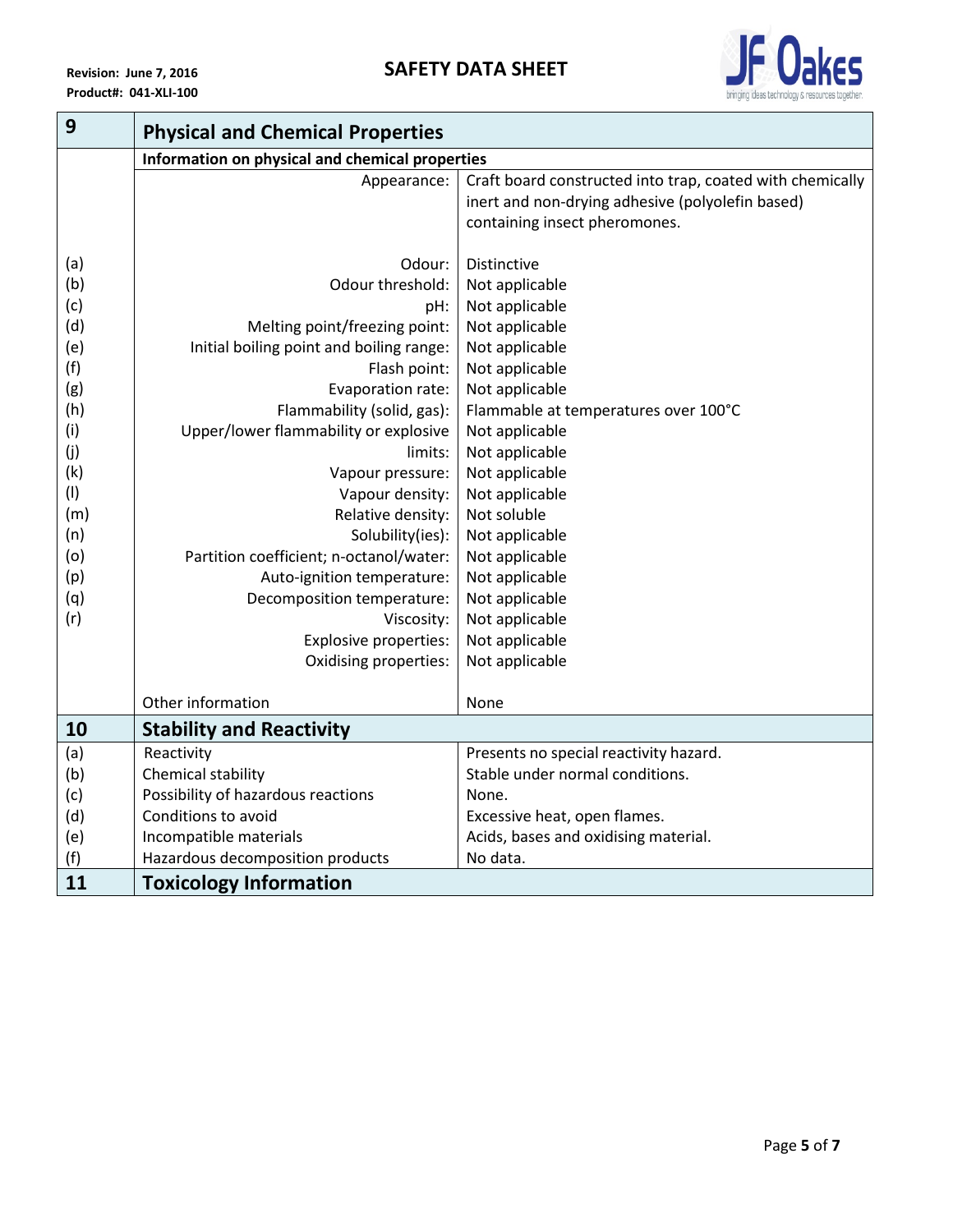**Revision: June 7, 2016 Product#: 041-XLI-100**



| (a) | Skin contact:                                                             | No data available                                          |
|-----|---------------------------------------------------------------------------|------------------------------------------------------------|
|     | Skin absorption:                                                          | No data available                                          |
|     | Eye contact:                                                              | No data available                                          |
|     | Inhalation:                                                               | No data available                                          |
|     | Ingestion:                                                                | No data available                                          |
|     |                                                                           |                                                            |
| (b) | Symptoms related to the physical, chemical                                | No data available                                          |
|     | and toxicological characteristics.                                        |                                                            |
|     |                                                                           |                                                            |
| (c) | Delayed and immediate effects and also                                    | No data available                                          |
|     | chronic effects from short- and long-term                                 |                                                            |
|     | exposure.                                                                 |                                                            |
| (d) | Numerical measures of toxicity (such as                                   | No data available                                          |
|     | acute toxicity estimates).                                                |                                                            |
|     |                                                                           |                                                            |
| (e) | Whether the hazardous chemical is listed in                               |                                                            |
|     | the National Toxicology Program (NTP)                                     | No data available                                          |
|     | Report on Carcinogens (latest edition) or                                 |                                                            |
|     | has been found to be a potential carcinogen                               |                                                            |
|     | in the International Agency for Research on                               |                                                            |
|     | Cancer (IARC) Monographs (latest edition),                                |                                                            |
|     | or by OSHA.                                                               |                                                            |
| 12  | <b>Ecological Information</b>                                             |                                                            |
| (a) | Eco-toxicity                                                              | Prevent contamination of soil, ground and surface water.   |
| (b) | Persistence and degradability                                             | Not applicable.                                            |
| (c) | Bio-accumulative potential                                                | Not applicable.                                            |
| (d) | Mobility in soil                                                          | Not applicable.                                            |
| (e) | Other adverse effects                                                     | Not applicable.                                            |
| 13  | <b>Disposal Considerations</b>                                            |                                                            |
|     | Waste treatment methods                                                   | Destroy by incineration or dispose of in sanitary landfill |
|     |                                                                           |                                                            |
|     |                                                                           | in accordance with official regulations.                   |
| 14  | <b>Transport Information</b>                                              |                                                            |
| (a) | UN number                                                                 | Not regulated                                              |
| (b) | UN proper shipping name                                                   | Not regulated                                              |
| (c) | Transport hazard class(es)                                                | Not regulated                                              |
| (d) | Packing group                                                             | Not regulated                                              |
| (e) | <b>Environmental hazards</b>                                              | None                                                       |
| (f) | Transport in bulk according to Annex II of                                | Not regulated                                              |
|     | MARPOL73/78 and the IBC Code                                              |                                                            |
|     | Special precautions which a user needs to                                 |                                                            |
|     | be aware of, or needs to comply with, in                                  |                                                            |
|     | connection with transport or conveyance                                   |                                                            |
| 15  | either within or outside their premises.<br><b>Regulatory Information</b> |                                                            |